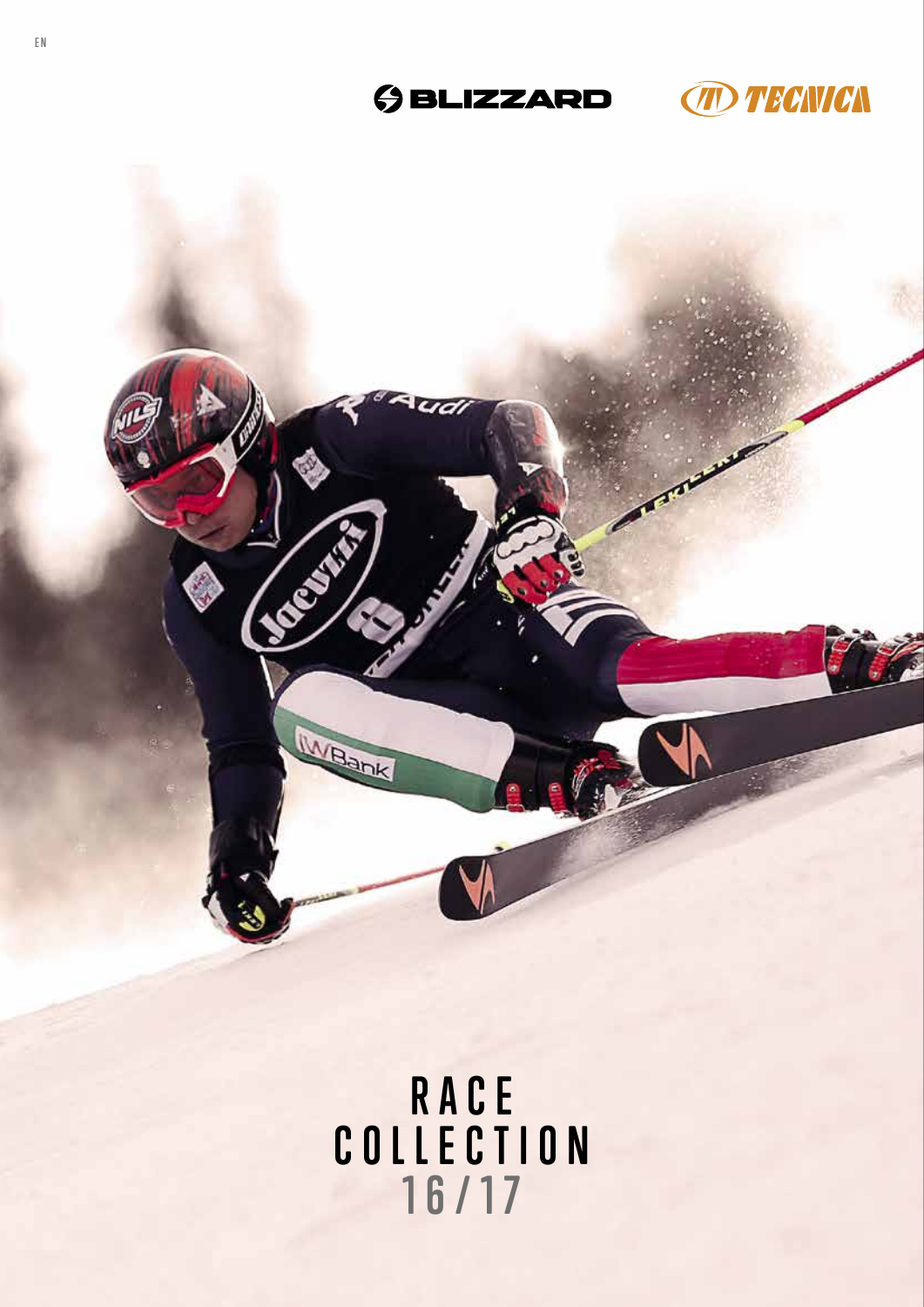### **BLIZZARD RACE COLLECTION 2016/17**

Blizzard is committed to providing high performance race products for all levels of athletes. From World Cup to junior race. Blizzard race skis allow each athlete to access their potential. **Tecnica and Blizzard are members of the following national ski association pools: US, Canada, Japan, Italy, Germany, Finland and Czech Republic.**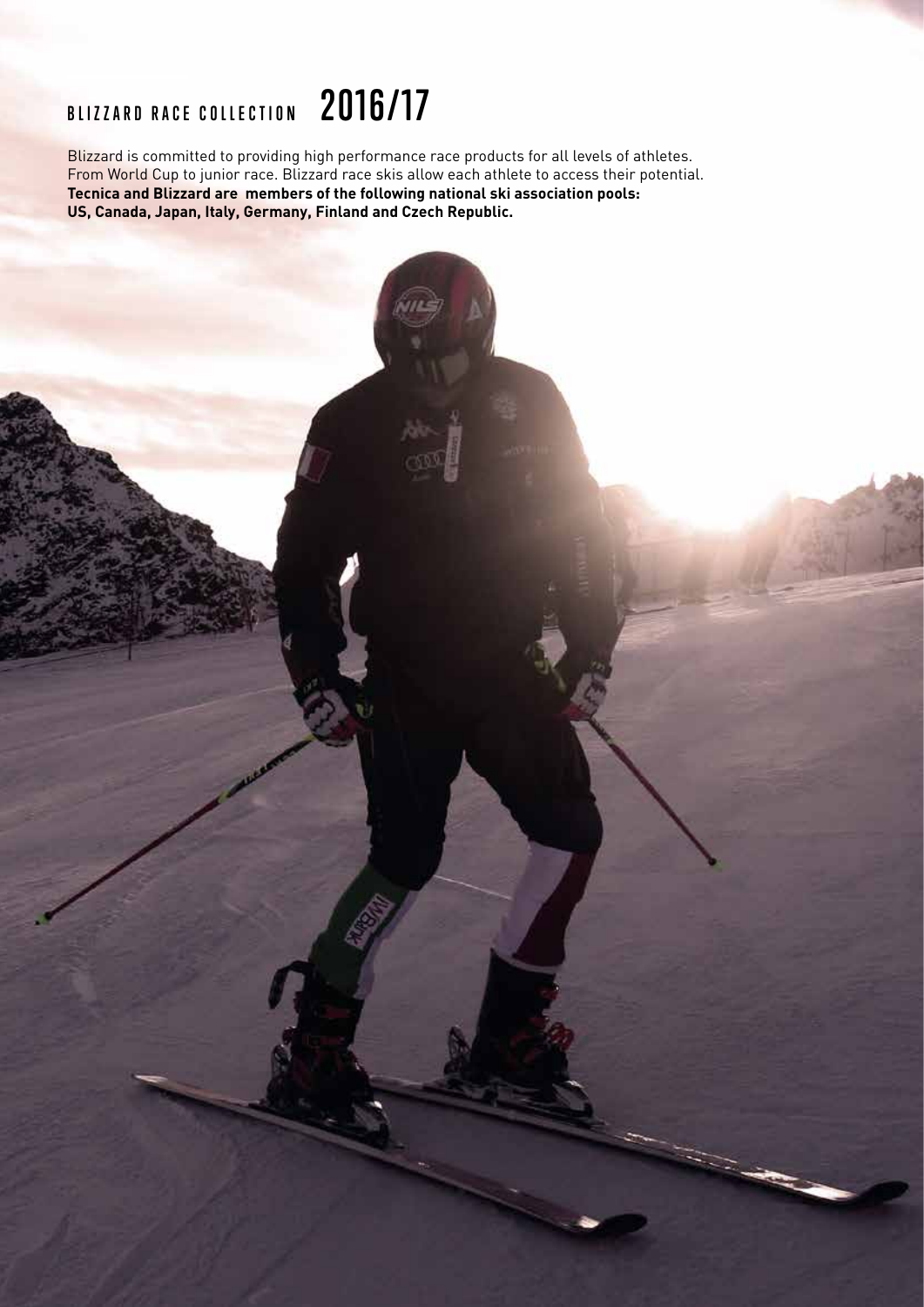

# Cod: 8A6003 00 001 Cod: 8A6005 00 001 Cod: 8A6007 00 001

**Lengths:** 212-218 cm **Sidecut:** R&D **Radius:** >50 m **Plate:** Marker WC Piston® Plate **Construction:** Sandwich Compound Sidewall; Wood, Titanium, FIS Racing Construction

### **TECHNOLOGIES TECHNOLOGIES TECHNOLOGIES**



# **DH FIS-RACE DEPT SG FIS-RACE DEPT GS FIS-RACE DEPT**

**Lengths:** 185-195-205-212 cm **Sidecut:** R&D **Radius:** >30; >33; >40; >45 m **Plate:** Marker WC Piston® Plate **Construction:** Sandwich Compound Sidewall; Wood, Titanium, FIS Racing Construction





**Lengths:** 183-188-190-195 cm **Sidecut:** R&D **Radius:** >30; >30; >35; >35 m **Plate:** Marker WC Piston® Plate **Construction:** Sandwich Compound Sidewall; Wood, Titanium, FIS Racing Construction

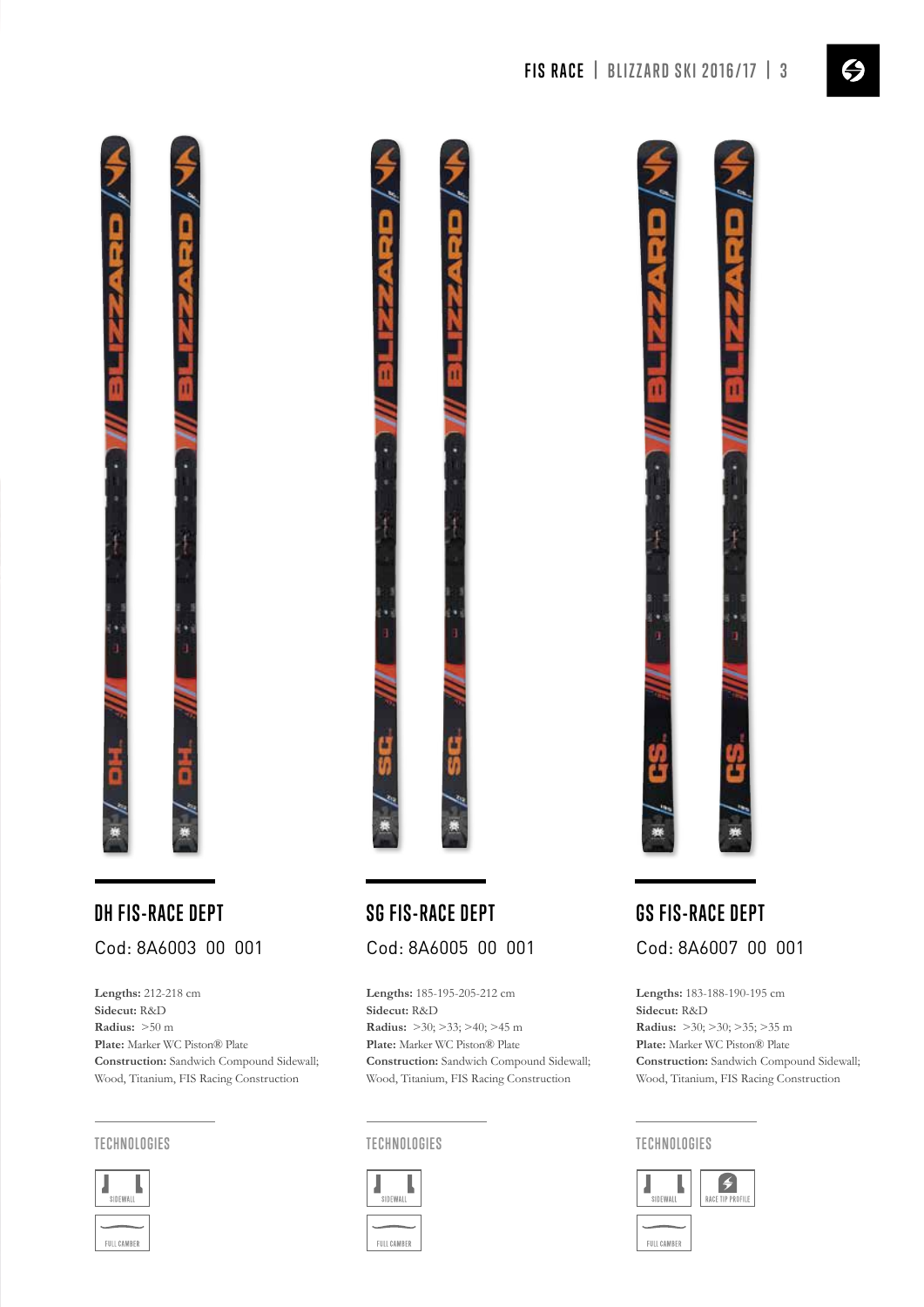

# **SL FIS-RACE DEPT GS FIS-RACING SL FIS-RACING**

**Lengths:** 156-165 cm **Sidecut:** R&D **Radius:** >13; >13 m **Plate:** Marker WC Piston® Plate **Construction:** Sandwich Compound Sidewall; Wood, Titanium, FIS Racing Construction





# Cod: 8A6009 00 001 Cod: 8A6015 00 001 Cod: 8A6017 00 001

**Lengths:** 184-188 cm **Sidecut:** 102-65-87 mm (184) **Radius:** >25; >27 m **Plate:** Marker WC Piston® Plate **Construction:** Sandwich Compound Sidewall; Wood, Titanium, FIS Racing Construction





**Lengths:** 156-165 cm **Sidecut:** 116,5-65-101,5 mm (165) **Radius:** >11; >13 m **Plate:** Marker WC Piston® Plate **Construction:** Sandwich Compound Sidewall; Wood, Titanium, FIS Racing Construction

### **TECHNOLOGIES TECHNOLOGIES TECHNOLOGIES**

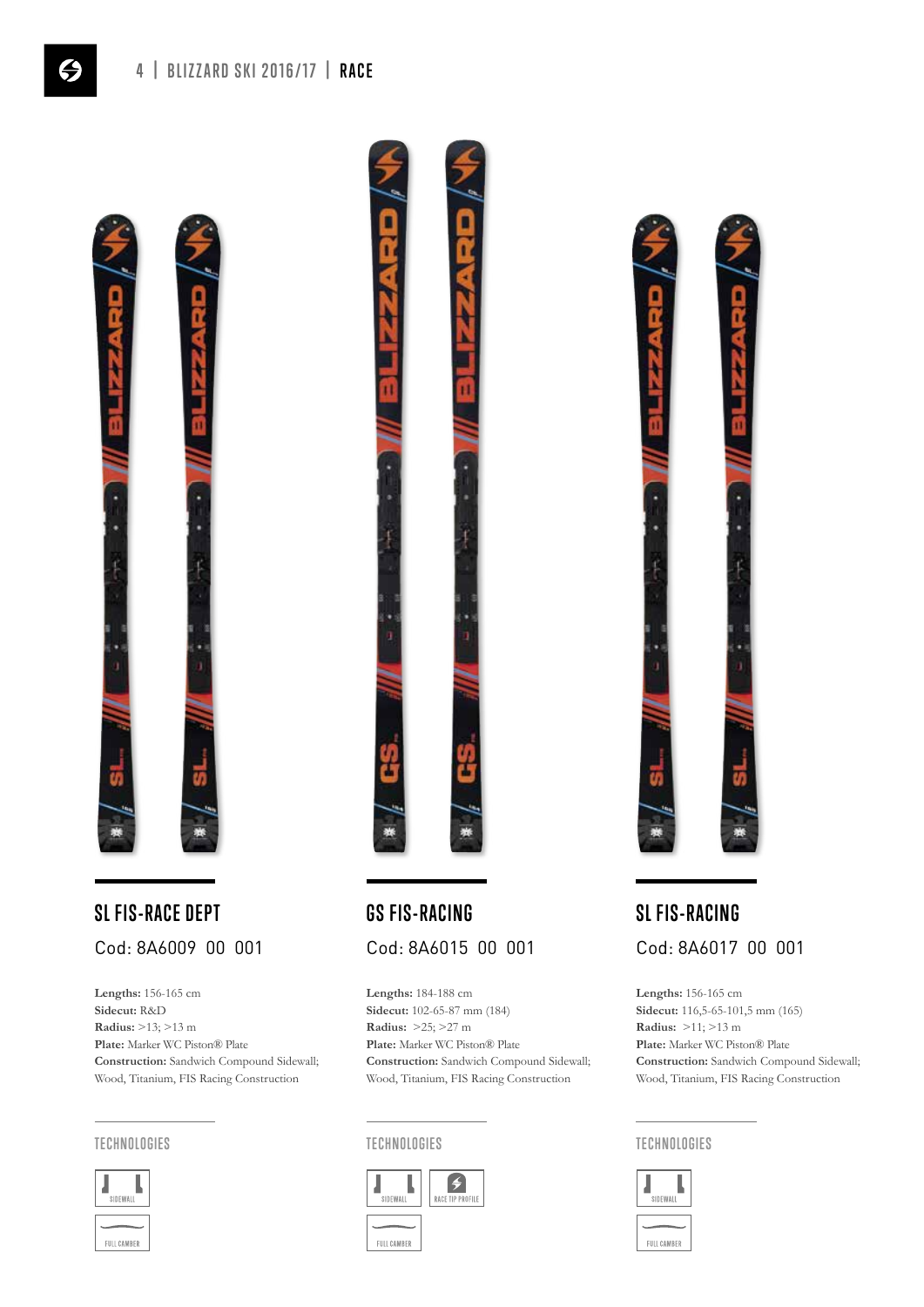

# **GS RACING** Cod: 8A6029 00 001

**Lengths:** 170-177-184 cm **Sidecut:** 103,5-65-88,5 mm (177) **Radius:** >17; >23; >25 m **Plate:** Marker WC Piston® Plate **Construction:** Sandwich Compound Sidewall; Wood, Titanium

### **TECHNOLOGIES**





# **SL RACING** Cod: 8A6031 00 001

**Lengths:** 150 cm **Sidecut:** 113-65-98 mm (150) **Radius:** >12 m **Plate:** Marker WC Piston® Plate **Construction:** Sandwich Compound Sidewall; Wood, Titanium

### **TECHNOLOGIES**





# **WRC RACING WC-PISTON** Cod: 8A6019 00 001

**Lengths:** 176-182-186 cm **Sidecut:** 115-71-100 mm (182) **Radius:** 19;20;21 m **Plate:** Marker WC Piston® Plate **Construction:** Sandwich Compound Sidewall; Wood, Titanium

### **TECHNOLOGIES**

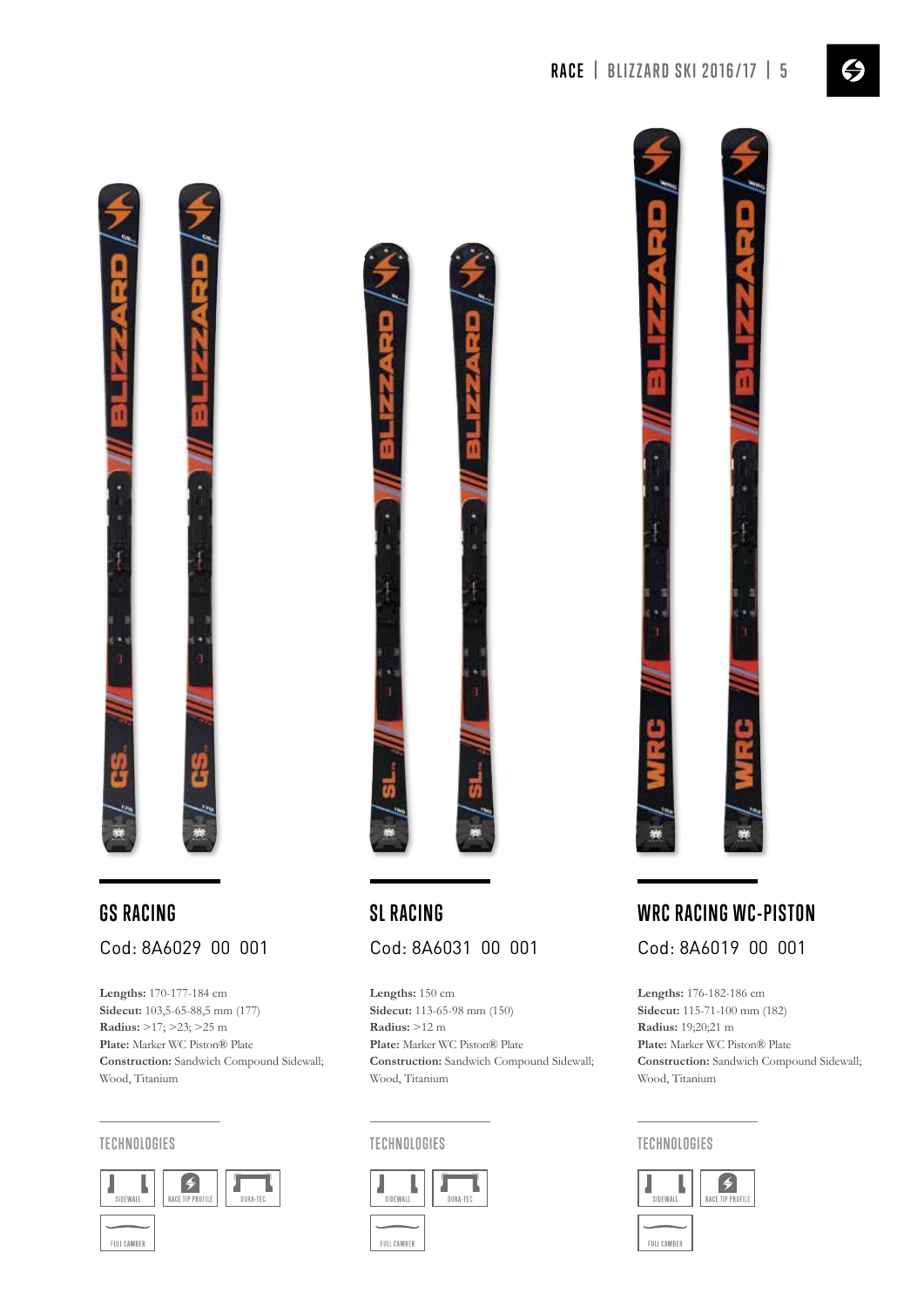

# **GS JR-RACING SL JR-RACING** Cod: 8A6033 00 001 Cod: 8A6035 00 001

**Lengths:** 135-142-149-156-163-170 cm **Sidecut:** 105-65-90 mm (163) **Radius:** >14; >14; >14; >17; >17; >17 m **Plate:** Junior Race Plate **Construction:** Sandwich Compound Sidewall; Wood, Titanium





**Lengths:** 122-129-136-143-150 cm **Sidecut:** 109-64-94 mm (136) **Radius:** >9; >9; >10; >10; >12; m **Plate:** Junior Race Plate **Construction:** Sandwich Compound Sidewall; Wood, Titanium

**TECHNOLOGIES TECHNOLOGIES**

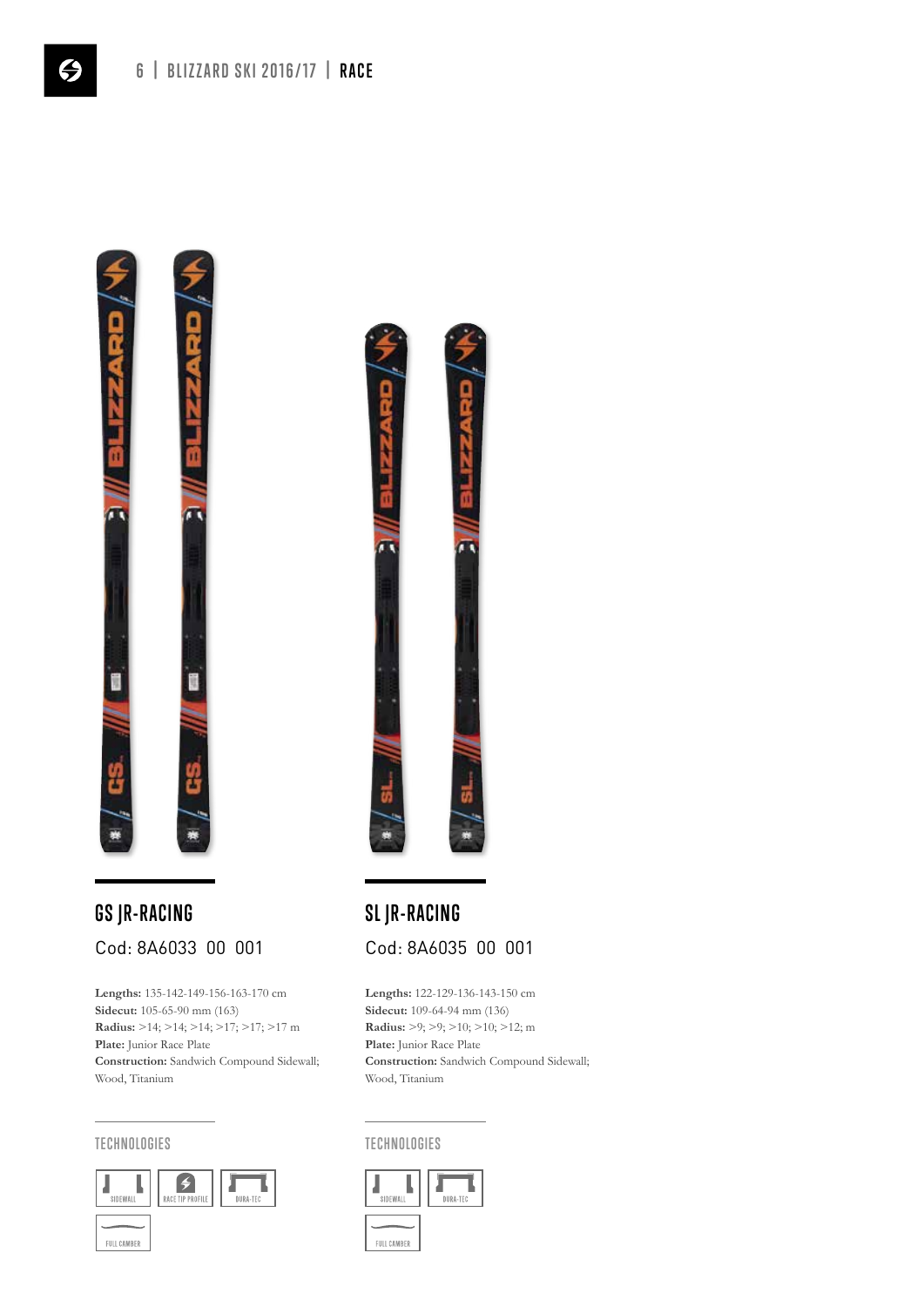

# **MARKER RACE COLLECTION 2016/17**

## **MARKER INLINE RACE**



**RACE XCELL 24** Cod: 8C5028 00 001



**RACE XCELL 18** Cod: 8C5030 00 001



**RACE XCELL 16** Cod: 8C5032 00 001



**RACE XCELL 12** Cod: 8C4029 00 001



**RACE 10** Cod: 8C5034 00 001



**RACE 8** Cod: 8C5036 00 001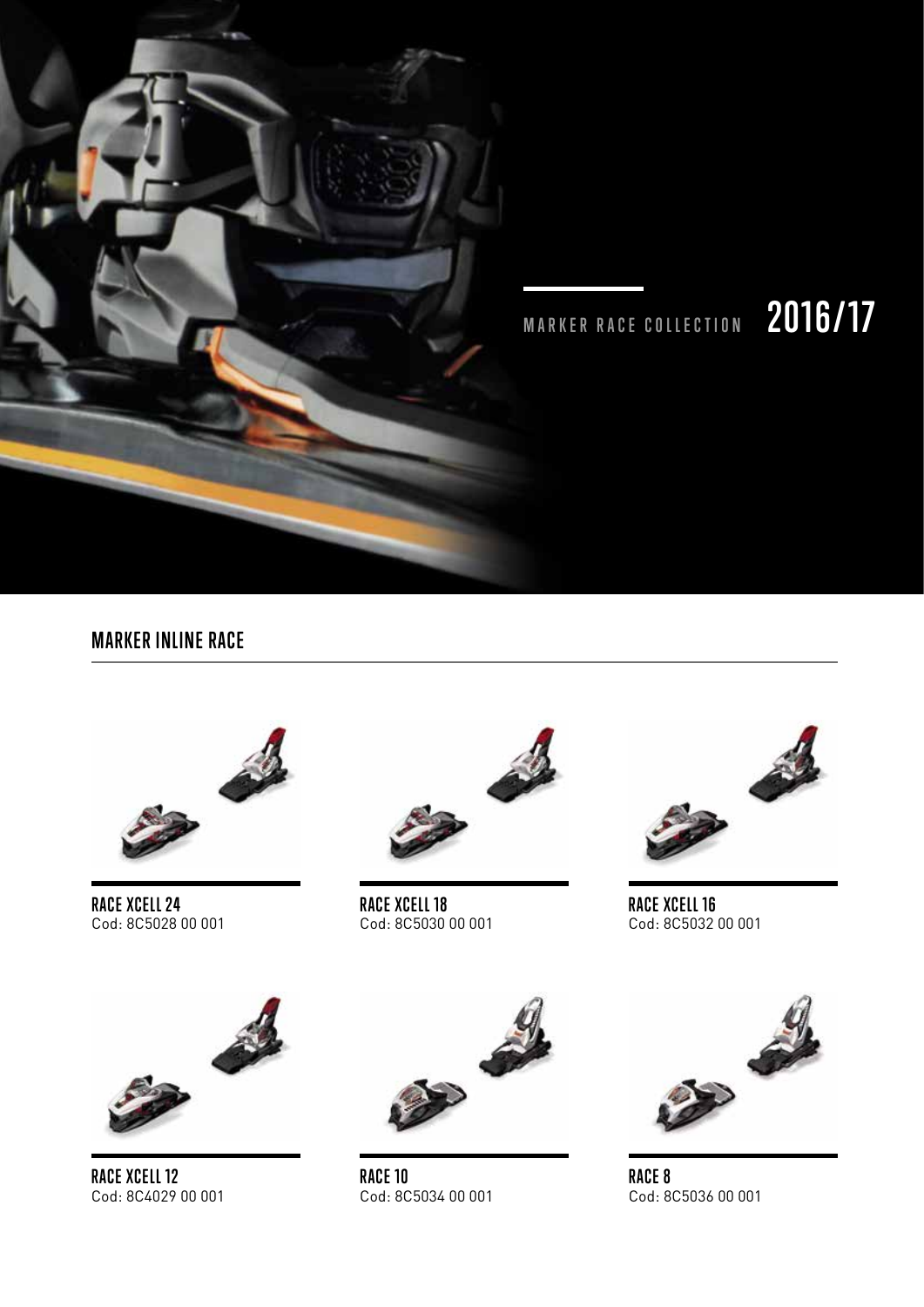

**TECNICA RACE COLLECTION 2016/17**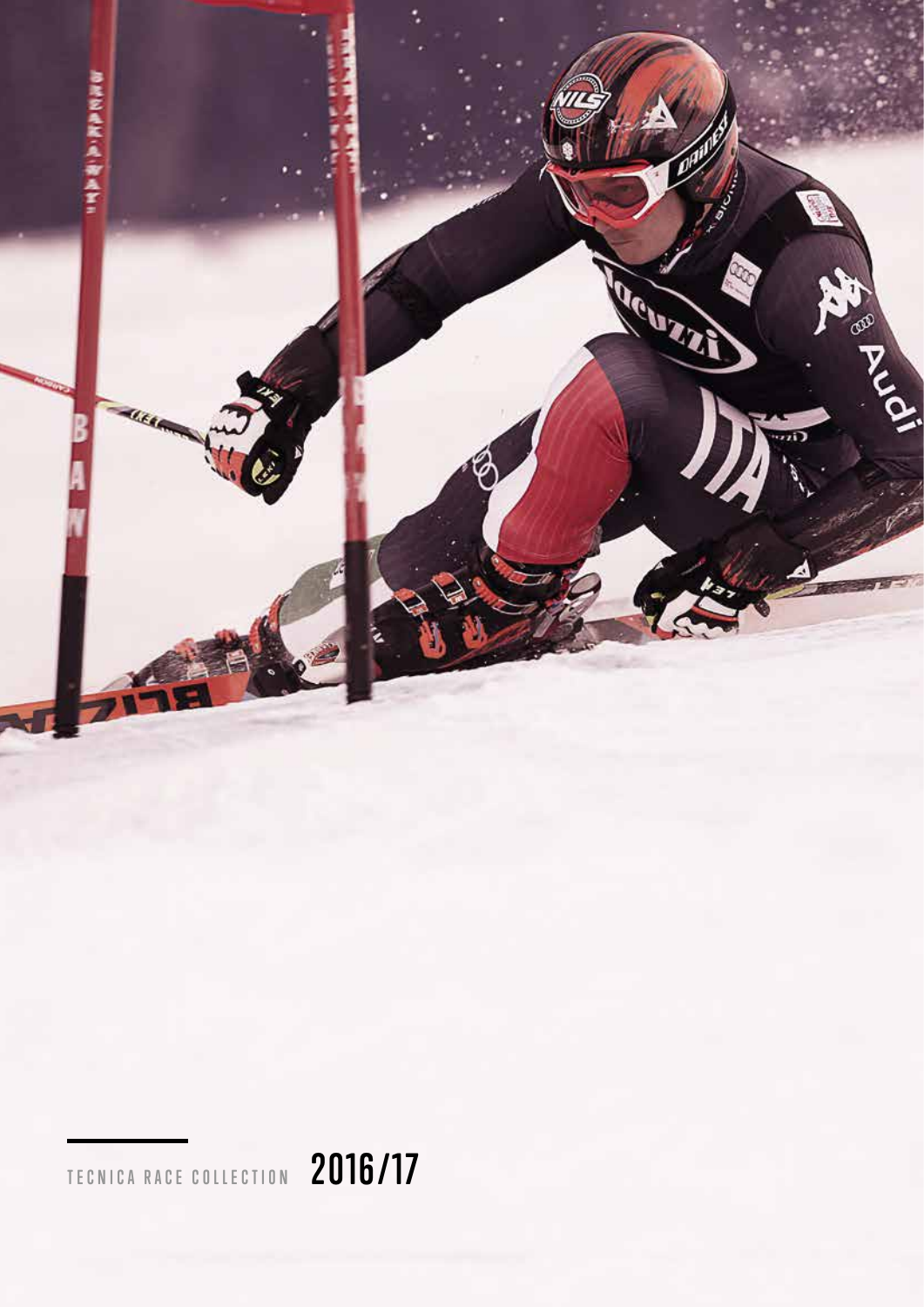

**R9.3 150** Cod: 10169000100 **FLEX**



 $\binom{1}{k}$ 

**Shell:** Polyether **Cuff:** Polyether **Footprint:** WC (grinding before use) **Liner:** WC with laces

# Size: 3-10

**Buckles:** 4 micro race WC screwed **Spoiler:** Velcro Spoiler **Powerstrap:** 50mm power strap

**Shell:** Polyether **Cuff:** Polyether **Footprint:** WC (grinding before use) **Liner:** WC with laces

# **R9.3 130** Cod: 10169100100 **FLEX**

Size: 3-10

**Buckles:** 4 micro race WC screwed **Spoiler:** Velcro Spoiler **Powerstrap:** 50mm power strap





**Shell:** Polyether **Cuff:** Polyether **Footprint:** WC (grinding before use) **Liner:** WC with laces

### **R9.3 110** Cod: 10169200100 **FLEX**

**Buckles:** 4 micro race WC **Spoiler:** Velcro Spoiler **Powerstrap:** 50mm power strap

Size: 3-10





**C.A.S.:** liner & shell **Shell:** Polyether (quick instep) **Cuff:** Polyether **Footprint:** ISO 5355 bi-material **Liner:** C.A.S. - ULTRAFIT PRO RACE

## **MACH1 R 130 LV** Cod: 10169500100 **FLEX**

Size: 3-10½

**Buckles:** 4 micro ALU screwed buckles & catches **Spoiler:** Velcro Spoiler **Powerstrap:** 45mm Power Lock strap easy adj **Canting:** double oversize canting screwed

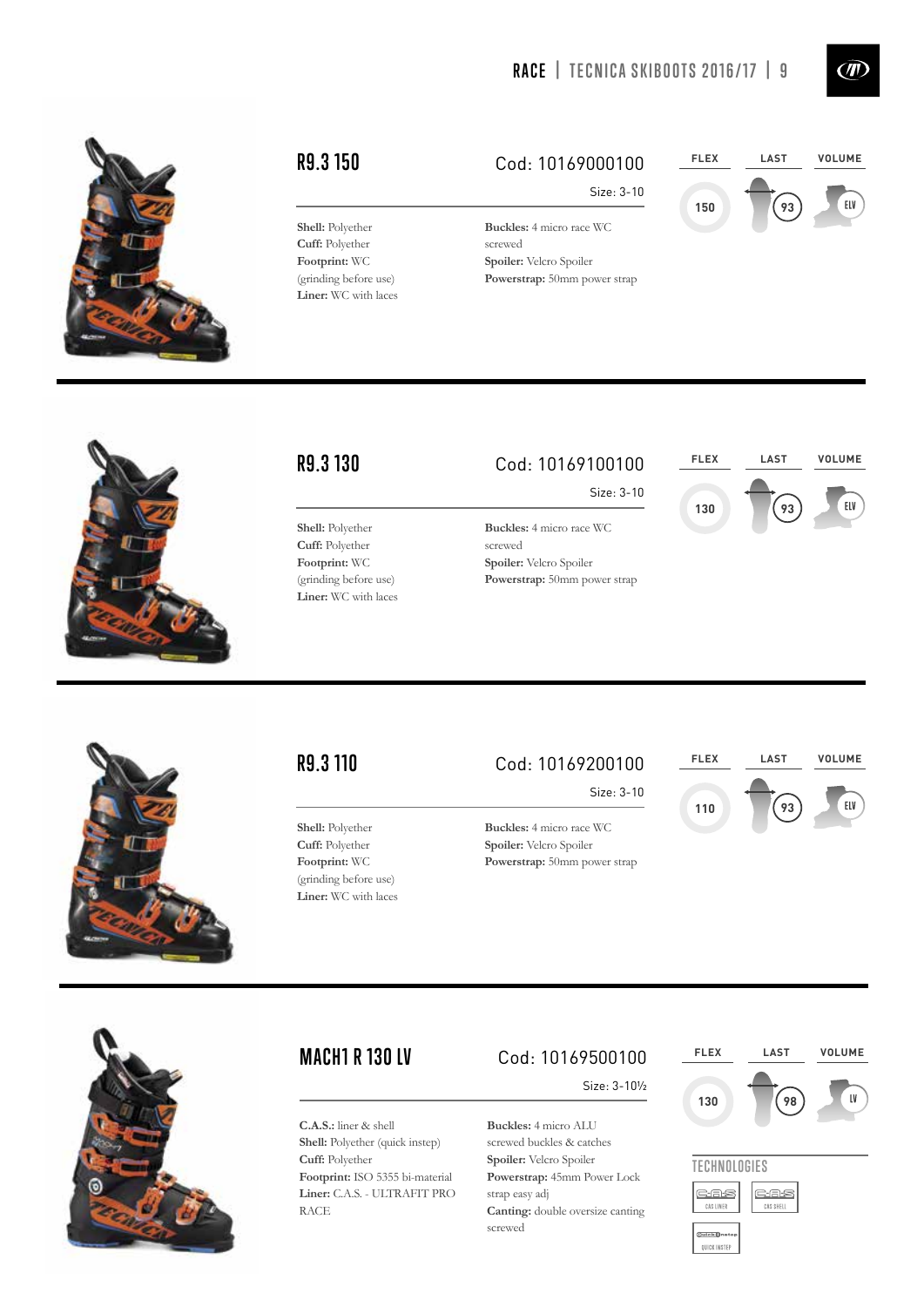

**C.A.S.:** liner & shell **Shell:** Polyester (quick instep) **Cuff:** Polyolefine **Footprint:** ISO 5355 bi-material **Liner:** C.A.S. - ULTRAFIT PRO RACE

## **MACH1 R 110 LV** Cod: 10173400100 **FLEX**

**Buckles:** 4 micro ALU **Powerstrap:** 35mm power strap **Canting:** double oversize canting

screwed

Size: 3-10½



**TECHNOLOGIES C-A-S G-A-S** CAS LINER CAS SHE **QuickDn** QUICK INSTEP



**C.A.S.:** shell

**Cuff:** Polyolefine **Footprint:** ISO 5355 **Liner:** ULTRAFIT **Buckles:** 4 micro ALU

**Shell:** Polyester (quick instep)

# **MACH1 R 90** Cod: 30129100100 **FLEX**

Size: 3-8½

**Powerstrap:** 35mm power strap **Canting:** double oversize canting



### **TECHNOLOGIES**





**Shell:** polyester **Cuff:** polyolefine **Footprint:** ISO 5355 Chidren norm: 180-215 Adult norm: 220-275

## **R PRO 70** Cod: 30129200100 **FLEX**

**Velcro:** 30 mm strap Spoiler: velcro spoiler **Canting:** Double

Size: 180-275

### **Liner:** JUNIOR PRO **Buckles:** 4 micro alu

**70**



**Shell:** polyolefine **Cuff:** polyolefine **Footprint:** ISO 5355 Chidren norm: 180-215 Adult norm: 220-275

## **R PRO 60** Cod: 30129300100 **FLEX**

Size: 180-275

**Liner:** JUNIOR PRO **Buckles:** 4 micro plastic with ring **Velcro:** 25mm strap

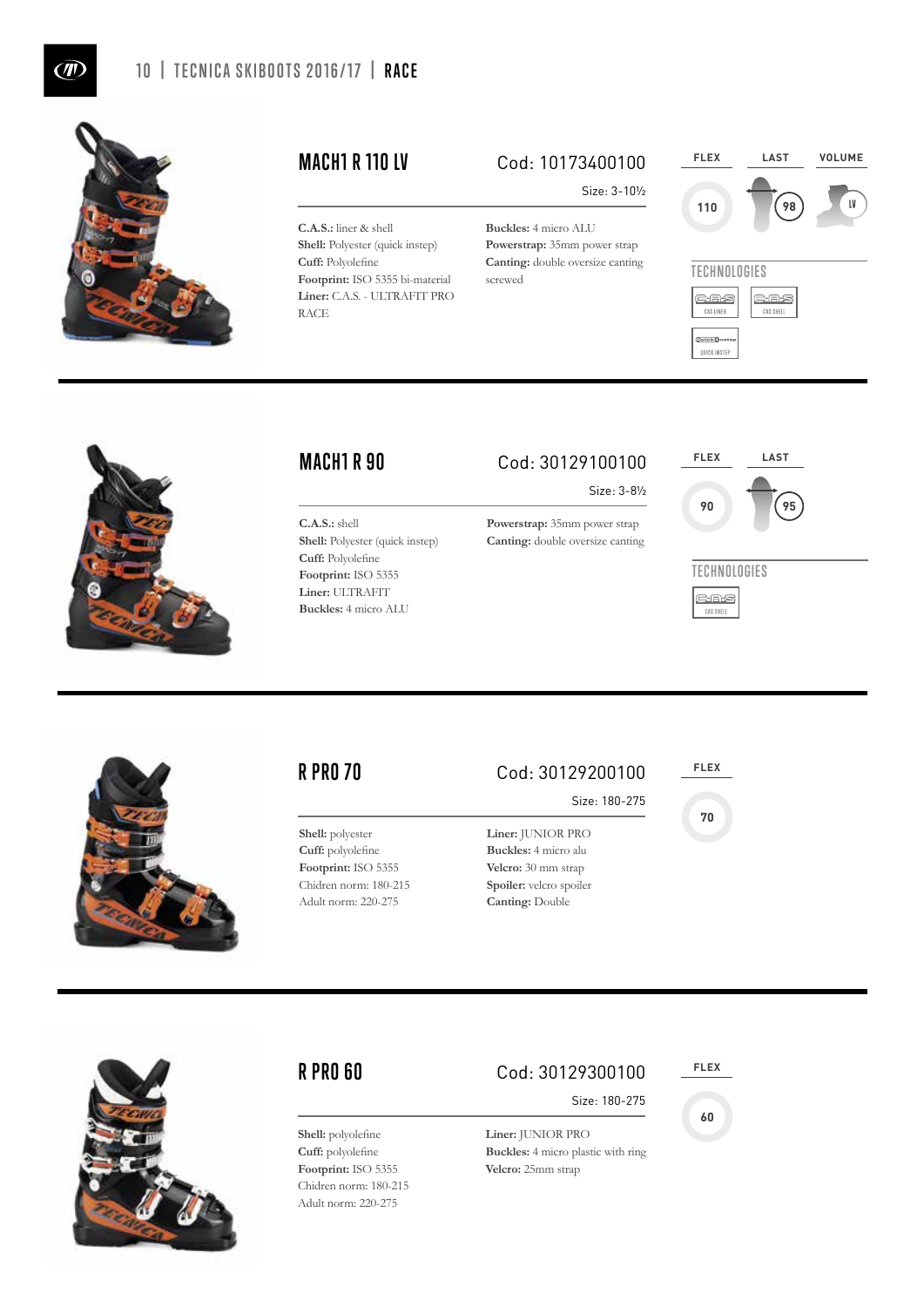### **R 9.3 SPARE PARTS**



**MARKER RACING TUNING KIT** Cod: 83924H00001



**STRAP** Cod: 40375E00001



**CATCHES** Cod: 40375C006D4



**5MM LIFTER SOLE** Cod: 40395A00001 Cod: 40396000001 **3MM LIFTER SOLE R 9.3 WEDGE**



Cod: 40375200001



**FOOTBED** Cod: 40377900001



**BUCKLES** Cod: 40375A00643



**R9.3 LINER** Cod: 4011C00100





# **RACING BACKPACK 55**

Cod: 422373 00 002



**RACING BACKPACK 85** Cod: 422371 00 002

**•** 85 Lt.

**•** Dimension 39 x 35 x 63 cm



# **SINGLE SKI BAG** Cod: 876087 00 002

• 60 Lt.

• Dimension 174 (205) x 13 x 28 cm

 $\circledm$